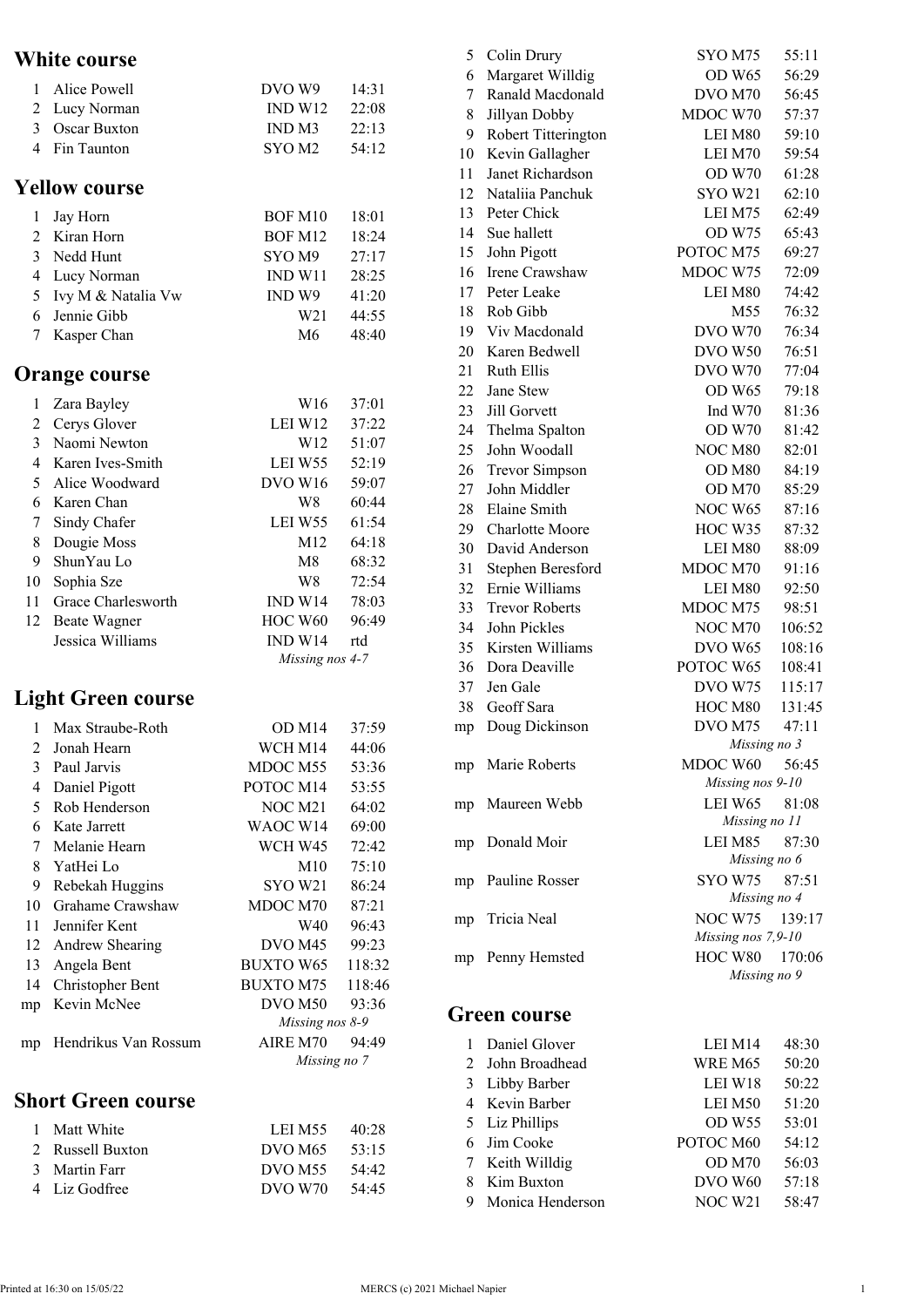| 10             | Sue Russell          | DVO W60               | 59:00  |
|----------------|----------------------|-----------------------|--------|
| 11             | Gerald Spalton       | OD M75                | 60:32  |
| 12             | Peter Ross           | MDOC M75              | 61:12  |
| 13             | Chris O'Donnell      | DVO <sub>M50</sub>    | 61:27  |
| 14             | Amanda Price         | DVO W55               | 61:38  |
| 15             | Malcolm Spencer      | DVO M <sub>65</sub>   | 62:46  |
| 16             | Peter Carey          | OD M75                | 63:01  |
| 17             | Derek Gale           | DVO M75               | 63:27  |
| 18             | Mike Godfree         | DVO M70               | 64:55  |
| 19             | Peter Hayes          | MDOC M60              | 67:37  |
| 20             | Peter Cholerton      | NOC M65               | 69:44  |
|                |                      |                       |        |
| 21             | Hazel Hindle         | MDOC W55              | 70:40  |
| 22             | Andrew Wallace       | NOC M65               | 71:20  |
| 23             | Karen White          | LEI W55               | 72:20  |
| 24             | Rex Bleakman         | DVO M75               | 73:29  |
| 25             | Jane Dring-Morris    | LEI W50               | 73:34  |
| 26             | Miranda Mackereth    | HOC W55               | 74:56  |
| 27             | John Hurley          | DVO M65               | 75:34  |
| 28             | Chris Bosley         | LEI M75               | 76:17  |
| 29             | <b>Steve Edgar</b>   | LEI M55               | 76:47  |
| 30             | Emily Williams       | IND W <sub>40</sub>   | 79:34  |
| 31             | Steven Woodward      | DVO M50               | 80:36  |
| 32             | Dave Connell         | IND <sub>M55</sub>    | 81:41  |
| 33             | Sheila Carey         | OD W75                | 83:09  |
| 34             | Barry McGowan        | HOC M75               | 86:21  |
| 35             | Nic O'Donnell        | DVO W50               | 88:09  |
| 36             | Paul Hammond         | HOC M60               | 89:41  |
| 37             | Peter Dargue         | LEI M65               | 96:56  |
| 38             | Jonathan Lee         | LEI M60               | 97:41  |
|                |                      | NOC M65               |        |
| 39             | Vic Knight           |                       | 99:08  |
| 40             | <b>Bob Brandon</b>   | OD M70                | 103:15 |
| 41             | Paul Stothard        | LEI M55               | 113:59 |
| 42             | Paul Watterson       | Hoc M70               | 114:15 |
| 43             | Nick Taylor          | HOC M70               | 122:19 |
| dsq            | Carol Dredge         | WCH W65               | 92:10  |
|                |                      | DSQ                   |        |
| mp             | Rob Williams         | M40                   | 97:21  |
|                |                      | Missing no 13         |        |
|                | Ian Moore            | $HOC$ 60              | rtd    |
|                |                      | Missing nos 6-8,10-13 |        |
|                | <b>Blue course</b>   |                       |        |
|                |                      |                       |        |
| 1              | Dai Bedwell          | DVO <sub>M55</sub>    | 48:10  |
| $\mathfrak{D}$ | Richard Hunt         | SYO M45               | 49:41  |
| 3              | Jake O'Donnell       | DVO M <sub>16</sub>   | 51:31  |
| $\overline{4}$ | Ben Glover           | LEI M16               | 51:57  |
| 5              | Andy Sykes           | DVO M55               | 53:38  |
| 6              | <b>Bruce Bryant</b>  | OD M65                | 54:34  |
| 7              | Francesco Lari       | DVO M55               | 55:17  |
| 8              | <b>Bob Dredge</b>    | WCOC M70              | 55:36  |
| 9              | John Hawkins         | DVO M60               | 57:24  |
| 10             | David Smith          | HOC M55               | 59:08  |
| 11             | Paul Bradbury        | SYO M65               | 59:44  |
| 12             | <b>Simon Elliott</b> | NOC M65               | 60:58  |
| 13             | Tom Hartland         | DVO M45               | 61:00  |
| 14             | Andy Hemsted         | HOC M70               | 61:25  |
| 15             | Amanda Crawshaw      |                       | 61:48  |
| 16             | Trevor Hindle        | MDOC M55              | 62:35  |
|                |                      |                       |        |

17 Stephen Chafer LEI M55 64:25

|    | 18 James Prince   | DVO <sub>M50</sub>  | 64:32  |
|----|-------------------|---------------------|--------|
|    | 18 David Vincent  | DVO M60             | 64:32  |
| 20 | Andy Parry        | DVO M45             | 65:17  |
| 21 | Alison Hardy      | LEI W55             | 65:23  |
| 22 | Andrew Ridgway    | <b>NOC M60</b>      | 65:53  |
| 23 | Roger Richards    | WCH M75             | 66:04  |
| 24 | Mike Smithard     | DEE M70             | 67:00  |
| 25 | Richard Plumb     | DVO M70             | 67:45  |
| 26 | Alastair Paterson | LEI M55             | 68:27  |
| 27 | David Dann        | MDOC M65            | 71:03  |
| 28 | Alex Forrest      | SYOM55              | 71:50  |
| 29 | Mike Gardner      | DVO M <sub>60</sub> | 72:07  |
| 30 | Ian Gamlen        | COBOC M55           | 72:48  |
| 31 | Tony Stirland     | SYOM45              | 73:34  |
| 32 | Emma Jarrett      | WAOC W45            | 74:28  |
| 33 | Nicola Hart       | DVO W60             | 75:47  |
| 34 | Julia Simpson     | MDOC W55            | 76:08  |
| 35 | Yeliena Petrovska | SYO W18             | 76:27  |
| 36 | Ian Chafer        | HOC M55             | 79:30  |
| 37 | John Franklin     | SYO M70             | 82:16  |
| 38 | Sal Chaffey       | DVO W55             | 84:03  |
| 39 | David Sissons     | NOC M45             | 84:34  |
| 40 | Lorraine Reuber   | SYO W50             | 88:55  |
| 41 | Nigel Lydon       | M55                 | 92:23  |
| 42 | Trish Lydon       | W50                 | 94:14  |
| 43 | Reg Simpson       | DEE M70             | 121:25 |
| 44 | Lena Ratajczak    | W40                 | 132:51 |
| mp | David Cladingboel | LEI M55             | 67:36  |
|    |                   | Missing no 11       |        |
|    | David Newton      | DVO M40             | rtd    |
|    |                   | Missing nos 7-12    |        |
|    |                   |                     |        |

## **Brown course**

| 1  | Marcus Scotney        | DVO M45             | 52:43 |
|----|-----------------------|---------------------|-------|
| 2  | Andrew Powell         | DVO M <sub>40</sub> | 55:32 |
| 3  | Joe Taunton           | SYO M35             | 57:30 |
| 4  | Christopher McCartney | HOC M50             | 57:31 |
| 5  | Richard Parkin        | DVO <sub>M50</sub>  | 59:30 |
| 6  | David Pettit          | DVO M35             | 64:15 |
| 7  | Craig Lucas           | LOG M21             | 64:36 |
| 8  | Justin Williams       | LOG M55             | 65:06 |
| 9  | Toby Williams         | LOG M18             | 65:26 |
| 10 | Liam Corner           | MDOC M50            | 66:24 |
| 11 | Darren Cook           | DVO M50             | 68:41 |
| 12 | Andy Glover           | LEI M40             | 68:50 |
| 13 | Leah Williams         | LUOC W21            | 69:30 |
| 14 | Joe Uprichard         | DVO M21             | 74:01 |
| 15 | Kevin Francis         | CLARO M40           | 74:25 |
| 16 | Anne Straube          | OD W45              | 74:26 |
| 17 | Peter Gorvett         | SYO M75             | 76:20 |
| 18 | Graham Pigott         | POTOC M40           | 76:29 |
| 19 | Yana Petrovska        | <b>SYO W21</b>      | 78:21 |
| 20 | Andrew Ward           | LEI M21             | 79:29 |
| 21 | Emily Gay             | DVO W35             | 81:33 |
| 22 | Tony Feltbower        | OD M65              | 82:32 |
| 23 | Karl Kingsman         | HOC M55             | 83:03 |
| 24 | Vicky Bailey          | CLARO W21           | 87:53 |
| 25 | James Thomas          | HOC M21             | 88:37 |
|    |                       |                     |       |